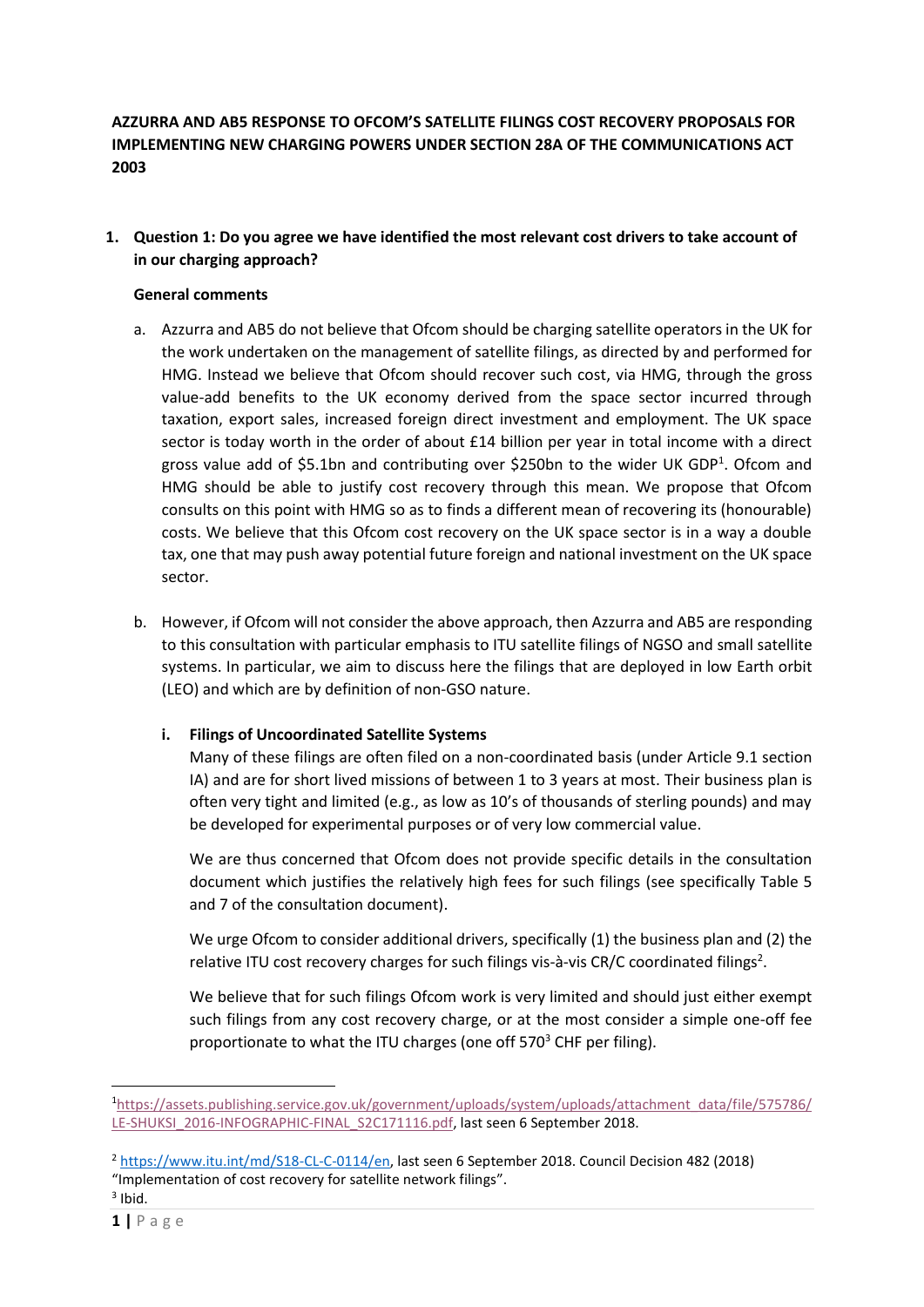## **ii. Coordinated NGSO satellite filings**

We also are concerned that Ofcom is unfairly mis-representing the impact that coordinated NGSO satellite systems and their filings have on Ofcom space team. We believe that NGSO and GSO coordinated systems accrue the same/or similar efforts by Ofcom and thus we believe that Ofcom should not differentiate in the charging for these filings.

## **Specific comments**

# **a. Uncoordinated satellite filing**

- Azzurra and AB5 consulting believe that the pricing model for cost recovery of noncoordinated filings is extremely high and Ofcom should either consider to not charge such missions or have a proportionate and fair pricing charge, possibly proportionate to what the ITU is charging, i.e. 570 CHF<sup>4</sup> (equivalent to about £450).
- Based on the above general comments, Azzurra and AB5 asks Ofcom to consider three additional drivers for such non-coordinated filings to the one proposed by Ofcom (Type of filing activity, Filing coordination requirement or not, Filing period), i.e.:
	- o Business value of the project/mission;
	- o Charges made by the ITU for such filings, compared to filings made for coordinated networks<sup>5</sup>;
	- $\circ$  UK Space Growth agenda, which aims at attracting foreign direct investment from foreign operators in investing in the UK, thus aiming to grow the UK economy, creating jobs and benefiting UK citizens and consumers through creating business and economic value for the UK.

Mainly because the proposed charge model for such filings, See Table 7, is too high and will impact the business plan of the small satellite systems, such as cubesats and missions of less than 100 kg size (micro, nano and pico satellites) and experimental satellites (which often are not commercial missions and thus with very tight budget). Such charges may scare off potential space operators in the UK from filings through the UK administration.

- With regard to these additional drivers we provide the following comments that should justify our views of a much reduced cost recovery charge for such filings:
	- o **Business value**: small missions such as cubesats require satellite filings often based on a non-coordinated basis and often these are for short lived missions, even though a new mission could always be deployed under the same notification. Such missions will have project values that may differ of course, but that are far less expensive, e.g., between £10k to £200k, than standard GSO and NGSO constellation of much larger satellites (requiring investments greater than £200 million).

As such the cost recovery charge of such filings as a very large impact on the mission and should be voided or reduced to the minimum amount possible.

 $\overline{a}$ 4 Ibid.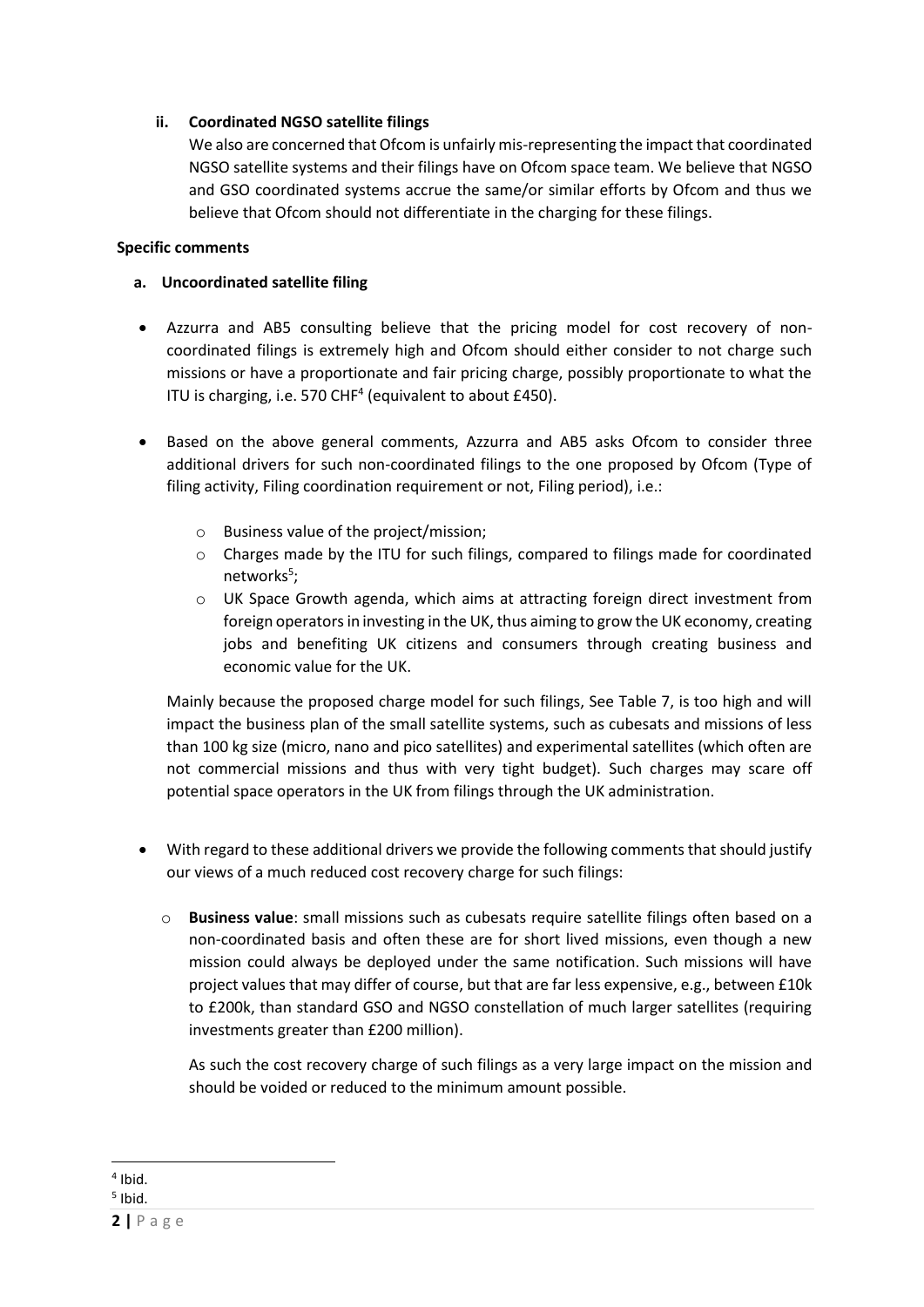o **ITU cost recovery charges**: We know that<sup>6</sup> for such (non-coordinated) missions the ITU charges 570 CHF as a one-off fee. This is equivalent to about £450. Also, no other charges apply (e.g., modifications, notifications, BIU).

While the other satellite filings are charged at fees of about 25,000 CHF (or greater depending on each case; see footnote 1). This is equivalent to £20,000.

When we compare 570 CHF to 25,000 CHF, this is a ratio of 1 to 44.

Ofcom is instead proposing certain charges provided in Table 7 (of the Ofcom consultation document) for the non-coordinated filings which through an example calculation provided in Figure 5 (of the consultation document), it shows that uncoordinated APIs will accrues a cost recovery fee of about £13100 over a period of 5 years. As a comparison, a GSO filing, which requires a lot of management transactions by Ofcom each year, through the example in Figure 6, will accrue a cost recovery fee of about £35,300.

This means that with the proposed and favoured Ofcom cost recover fee model the uncoordinated filing would accrue about  $1/3^{rd}$  the cost recovery fees of a GSO filings; while for the ITU such ration is 1 to 44.

This specific comparison shows clearly that the cost recovery fees of uncoordinated filings are disproportionate and unfair.

We thus urge Ofcom to reconsider the treatment of cost recovery for uncoordinated satellite filings because the proposed way forward is unfair and disproportionate to say the least. Furthermore, we propose that either that all the fees be waived (i.e., accrue a cost of zero), or have a nominal charging fee proportionate to what the ITU charges (i.e., £450) or lower indeed.

• We also express our concern that the proposed analysis of the costs for such filings has not been provided in the details and it is not clearly expressed in the document as to why Ofcom has taken very high "effort weighting", e.g., "1" when for GSO is "3" and NGSO is "4.5", as given in Table 5 of the consultation document.

We believe that either the effort weighting factor (See Table 5 of your document) for noncoordinated API filings "1" is extremely high, or conversely the one for GSO and NGSO is extremely low. As such, we urge Ofcom to provide a clear and transparent analysis as to why this is the case; and then have an open debate with the industry to discuss if what Ofcom have proposed is fair and proportionate towards these type of filings.

# **b. Coordinated NGSO satellite filing**

We urge Ofcom to reconsider its views and its proposal and to not charge NGSO satellite filings more than those charging for GSOs.

For such filings, as explained in the generic section above we don't believe that Ofcom can charge higher fees to NGSO satellite filings for coordinated frequency allocations, and this is based on

**.**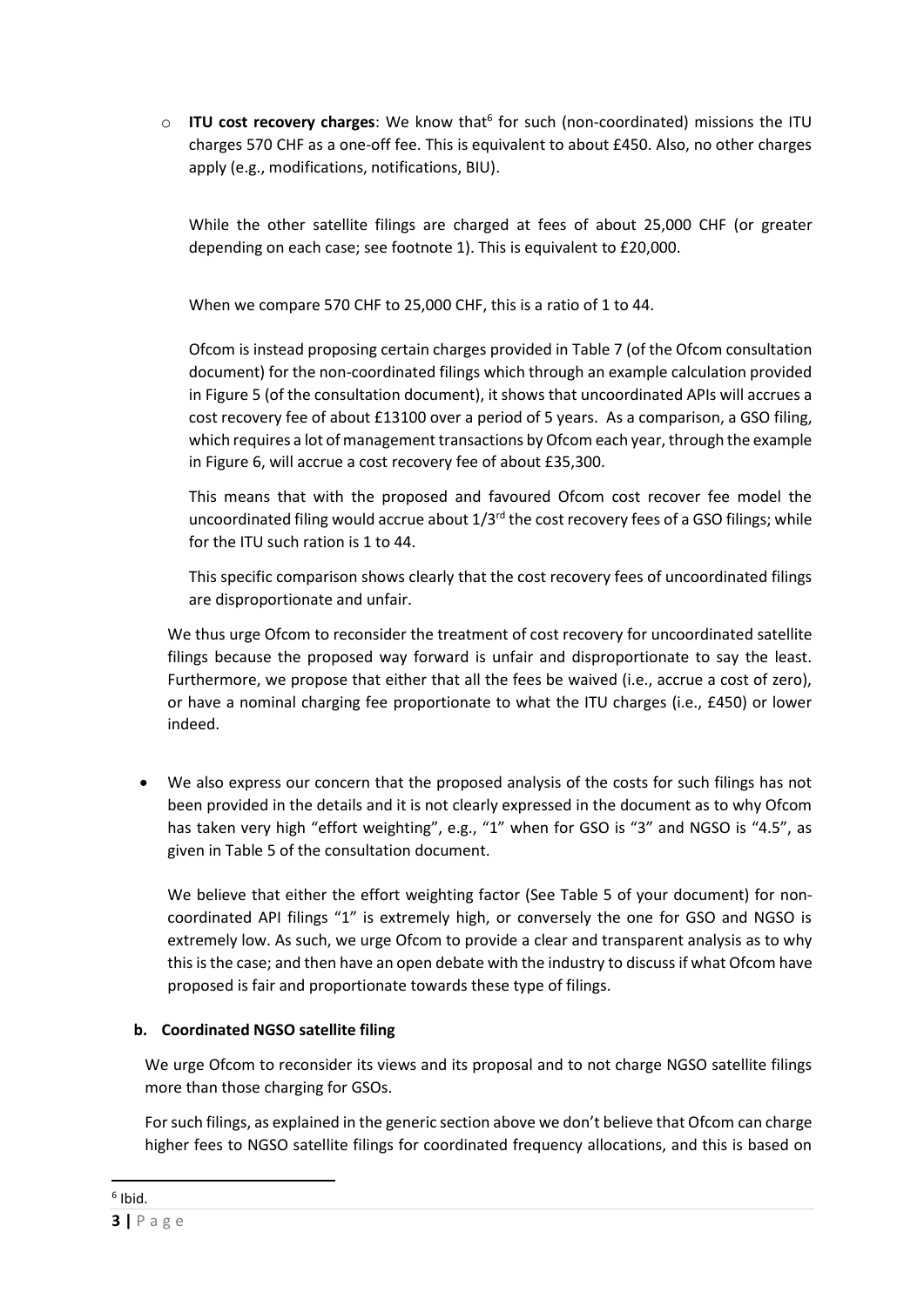the fact that often, the NGSO satellite filings may require none, or same/similar, or less coordination work than that done for GSO systems. For examples in bands where Article 22 limits apply no coordination work is required and thus reducing the burden on Ofcom and the operator by requesting or attending yearly bilateral coordination meetings. Furthermore, NGSO operators (as possibly also GSO operator) perform specific operator-to-operator coordination meetings without the presence of Ofcom, thus no extra impact on Ofcom for such coordination.

As such we do not agree with Ofcom statements in the document, such as:

(1) footnote 19 referring to the ITU's need to increase its fees for NGSO satellite filings; and,

(2) Section 1.20, "on average a NGSO filing takes approximately 50% more effort to manage annually than a GSO filing".

The consequence of such unjustified belief results in fees suggested in Table 7 of the consultation document which are 50% more for NGSO systems than GSO. We believe that this is unfair as it is certainly based on a misunderstanding by Ofcom.

# **2. Question 2: Are there any other factors you consider we should take account of in our charging approach? Please explain why in your response.**

### **1. Ofcom should not be charging stakeholder for satellite filings**

In general, we believe that Ofcom should not be charging for satellite filings and should recover its yearly costs through government subsidies, just because satellite operators in the UK, either national or international, invest in the UK a substantial amount and the UK government recovers a large amount of taxes (e.g., corporation taxes, income taxes, VATs).

Before the charging regime is put into place, Ofcom should consult with Department of International Trade (DIT), and report to the stakeholders, to assess the impact this charging regime, if any, may have on foreign direct investment.

However, if Ofcom does not agree with this, we provide the following comments.

#### **2. Our comments on other factors to be cosidered**

#### **a. Filings for Uncoordinated Satellites**

As highlighted in our Response 1 above, we have highlighted that Ofcom may have not clearly explained and justified as to why satellite filings of uncoordinated satellites must accrue a disproportionate cost recovery fees, as given in the examples in Figures 5 and 6.

We have highlighted in such response that Ofcom should also consider additional cost drives and we are also highlighting the factors that influence these, i.e.:

- **Mission business value**
- ITU cost recovery fees
- UK Space Growth Agenda and attracting foreign direct investment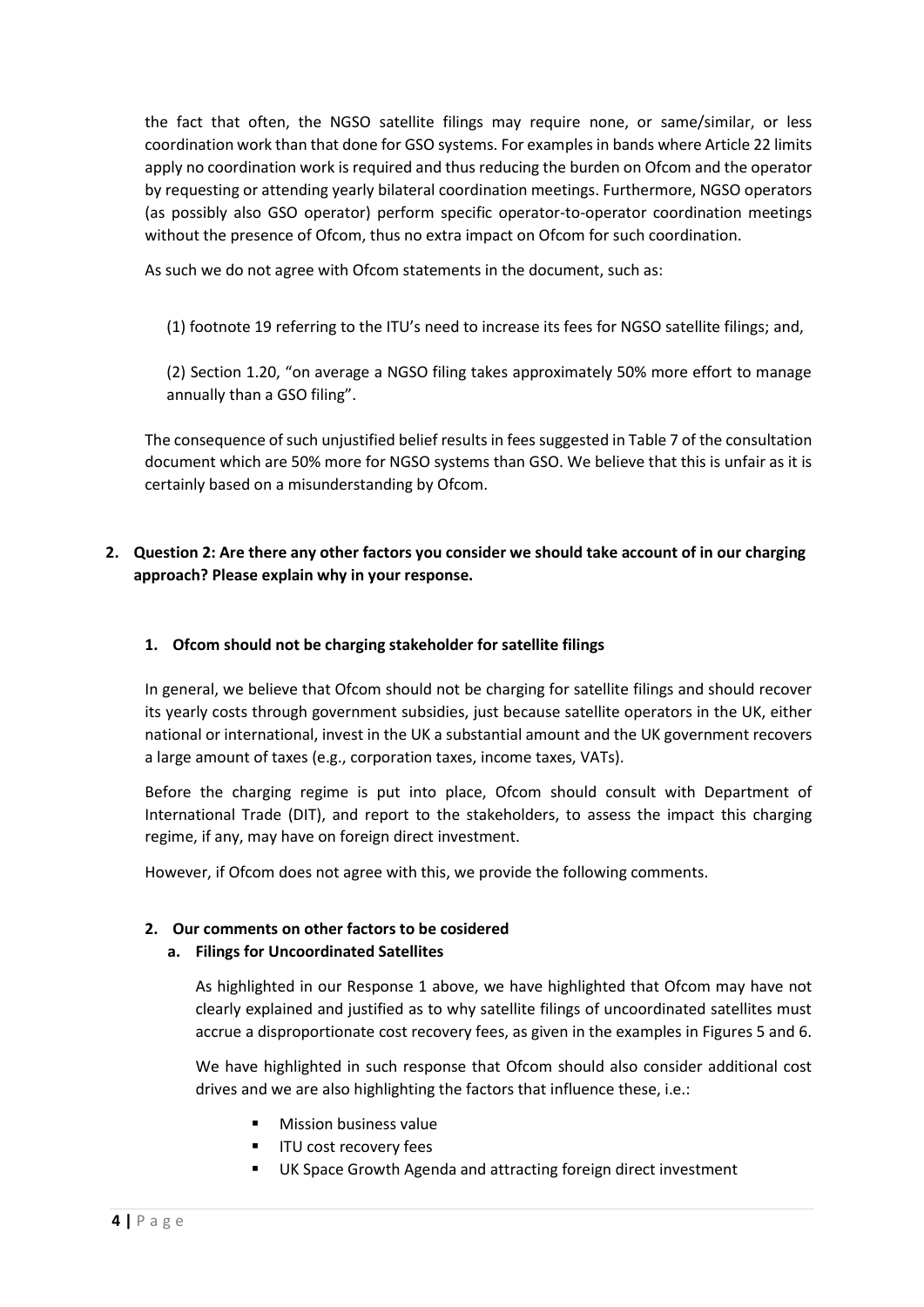The reasons as to why Ofcom should consider these additional factors has been provided in Response 1 above.

### **b. Filings for coordinated NGSO satellite systems**

We have explained in the above response to Question 1, our view that NGSO satellite filings should not be charged differently than GSO filings as we believe that the amount of work by Ofcom to manage NGSO filings should be the same or less as that of GSO.

### **3. Question 3: What comments, if any, do you have on our charging options 1-4?**

### **a. Ofcom should not be charging stakeholder for satellite filings**

In general, we believe that Ofcom should not be charging for satellite filings and should recover its yearly costs through government subsidies, just because satellite operators in the UK, either national or international, invest in the UK a substantial amount and the UK government recovers a large amount of taxes (e.g., corporation taxes, income taxes, VATs).

Before the charging regime is put into place, Ofcom should consult with Department of International Trade (DIT), and report to the stakeholders, to assess the impact this charging regime, if any, may have on foreign direct investment.

However, if Ofcom does not agree with this, we provide the following comments.

## **b. Our comments on Options 1-4**

We understand that Ofcom has proposed 4 options in its cost recovery for UK satellite filings.

## **a. Comments for filings of uncoordinated Systems**

With regard to the proposed Option 3, which is Ofcom preferred option, we comment, as given also in our response in 1 and 2, that this option (and other equivalent options in 1 to 4) is extremely disproportionate and unfair for those satellite missions that require an uncoordinated filing.

We have proposed in response 1 and 2 that Ofcom should waive cost recovery charges for uncoordinated filings, or at most have a one-off (single) application fee/charge proportionate to the ITU cost recovery fee of 570 CHF, or lower (possibly of about £200 GBP, as equivalent to light touch licensing charges in some satellite bands).

## **b. Comments for filings of uncoordinated Systems**

We have provided our comments in response to 1 and 2 above, stating that the NGSO satellite filings should not be charged differently than GSO satellite filings.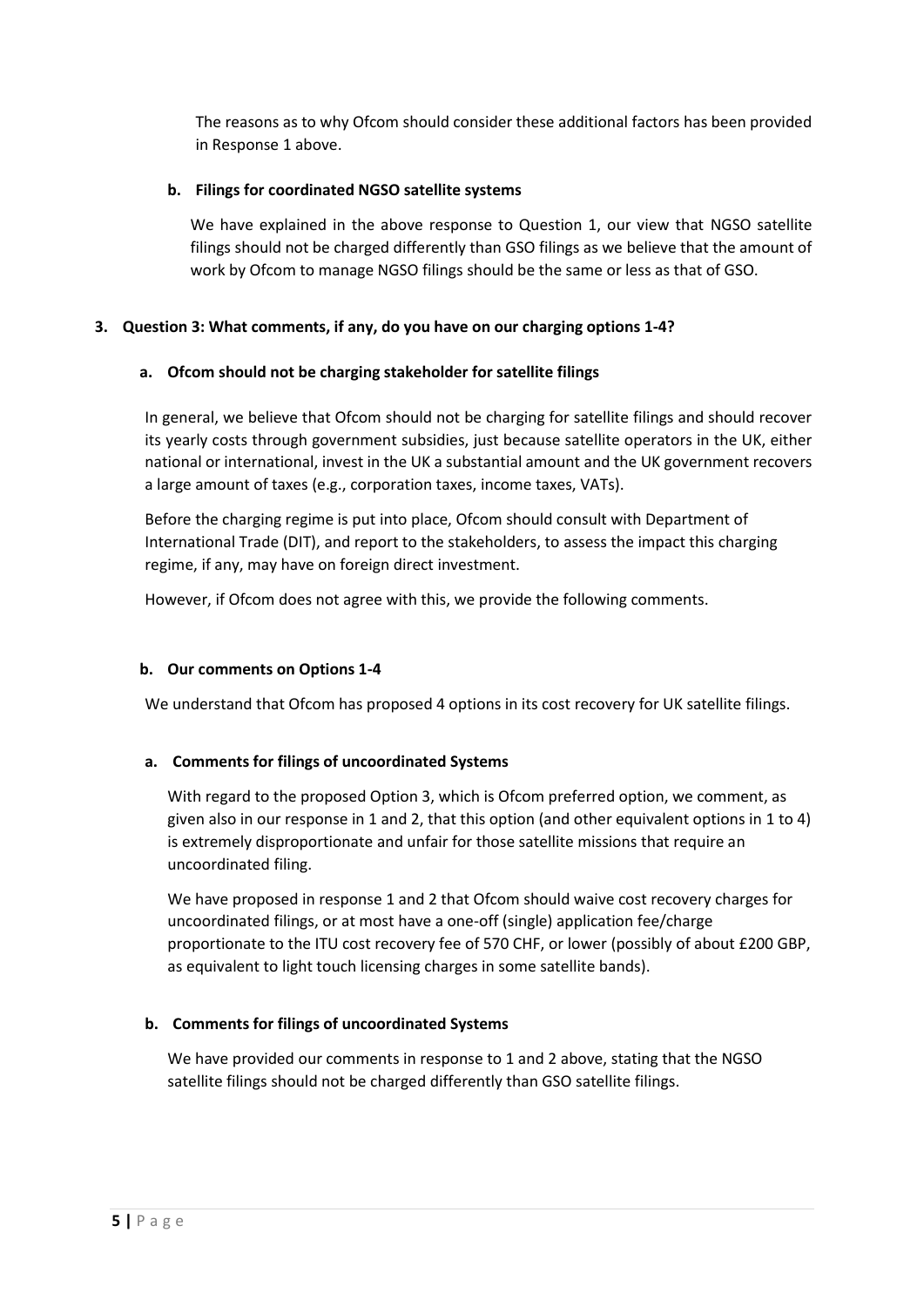# **4. Question 4: What other charging options, if any, do you believe we should consider?**

# **1. Ofcom should not be charging stakeholder for satellite filings**

In general, we believe that Ofcom should not be charging for satellite filings and should recover its yearly costs through government subsidies, just because satellite operators in the UK, either national or international, invest in the UK a substantial amount and the UK government recovers a large amount of taxes (e.g., corporation taxes, income taxes, VATs).

Before the charging regime is put into place, Ofcom should consult with Department of International Trade (DIT), and report to the stakeholders, to assess the impact this charging regime, if any, may have on foreign direct investment.

However, if Ofcom does not agree with this, we provide the following comments.

# **2. Our comments on Other Charging Options**

- a. We have proposed in the above responses that filings of uncoordinated satellites (eg, Article 9 Section IA) should not be charged by Ofcom, or at most have a single application filing fees proportionate to the ITU charges of 570 CHF, or lower (eg., £200 as for light touch licensing in certain satellite bands). No additional charges (such as yearly charges) should be asked.
- b. We have also provided our comments in response to 1 and 2 above, stating that the NGSO satellite filings should not be charged differently than GSO satellite filings.

# **5. Question 5: Do you agree that our preferred charging option, option 3, is the best way to meet our objectives? If no, please state your preferred charging option and explain why.**

## **1. Ofcom should not be charging stakeholder for satellite filings**

In general, we believe that Ofcom should not be charging for satellite filings and should recover its yearly costs through government subsidies, just because satellite operators in the UK, either national or international, invest in the UK a substantial amount and the UK government recovers a large amount of taxes (e.g., corporation taxes, income taxes, VATs).

Before the charging regime is put into place, Ofcom should consult with Department of International Trade (DIT), and report to the stakeholders, to assess the impact this charging regime, if any, may have on foreign direct investment.

However, if Ofcom does not agree with this, we provide the following comments.

## **2. Our comments on Ofcom's preferred charging option**

- a. We do not agree with some of the charges Ofcom is proposing, e.g.:
- Disproportionate charges for uncoordinated satellites, we suggest that these should be waived, or be a one-off fee proportionate to the ITU fees of 570 CHF (or less, such as £200, equal to the licensing fee in certain light touch frequency bands).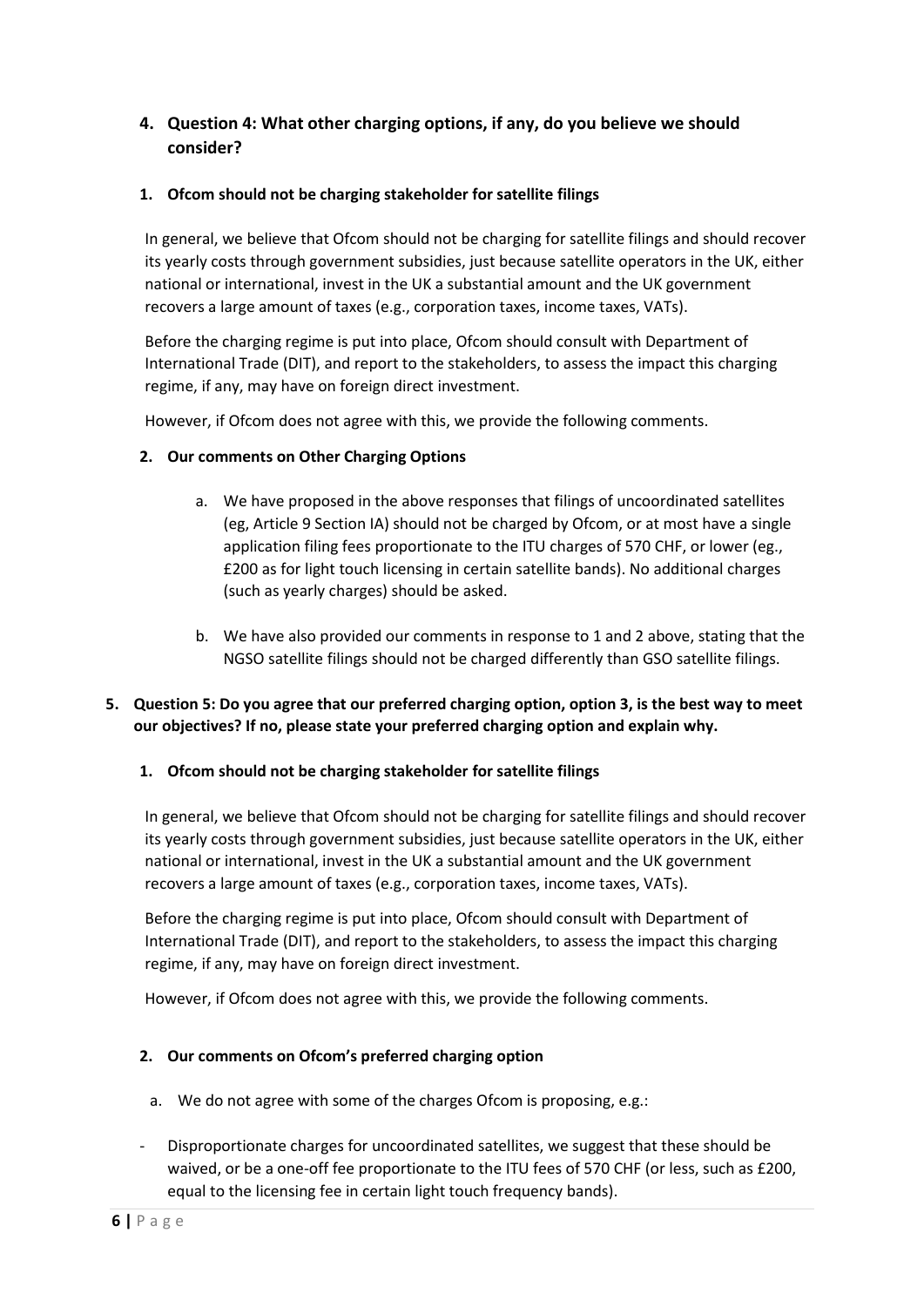- Disproportionate charge to NGSO filings, 50% higher than GSO filings, Ofcom should charge the same as there is no apparent reason to the extra work Ofcom does on NGSO filings.
	- b. We agree (unless cost if recovered through government grants) that an approach that recovers yearly costs is appropriate to both have Ofcom recover its actual cost yearly and reduce the burden on satellite operator (with respect to a large one-off sum).

### **6. Question 6: Do you have any comments on our proposed charging approach (as set out above)?**

### **1. Ofcom should not be charging stakeholder for satellite filings**

In general, we believe that Ofcom should not be charging for satellite filings and should recover its yearly costs through government subsidies, just because satellite operators in the UK, either national or international, invest in the UK a substantial amount and the UK government recovers a large amount of taxes (e.g., corporation taxes, income taxes, VATs).

Before the charging regime is put into place, Ofcom should consult with Department of International Trade (DIT), and report to the stakeholders, to assess the impact this charging regime, if any, may have on foreign direct investment.

However, if Ofcom does not agree with this, we provide the following comments.

## **2. Our comments on the proposed charging approach**

## **a. Filings of Uncoordinated satellites**

We believe that the charging regime is disproportionate and unfair for uncoordinated satellite filings (ie, those related to Article 9 section IA).

Such charging regimes, as well as the option 1, 2 and 4, do not take into account of other cost drivers and factors that could be used to consider lowering fees for certain satellite filings such as those of uncoordinated systems.

We have given reasons and solutions in the responses of the above questions.

We propose that for filings of those systems that are uncoordinated (or are of very low commercial value, or are experimental in nature) should have the cost recovery fees waives, or in the worst case have a one-off application fee proportionate to the fee that the ITU charges of 570 CHF (or lower such as £200, similar to light touch licensing fees paid by satellite operators in certain frequency bands).

## **b. Filings of coordinated NGSO satellites**

We also believe that it is unfair for NGSO satellite filings to accrue a charge different than that of GSO filings. We do not believe that the NGSO satellite systems create any additional work for Ofcom than that performed for GSO filings. As such we do not agree with the fee model for NGSO filings, in as such that it should be the same as that of GSO filings.

# **7. Question 7: Do you have any comments on our proposals for implementing our charging approach?**